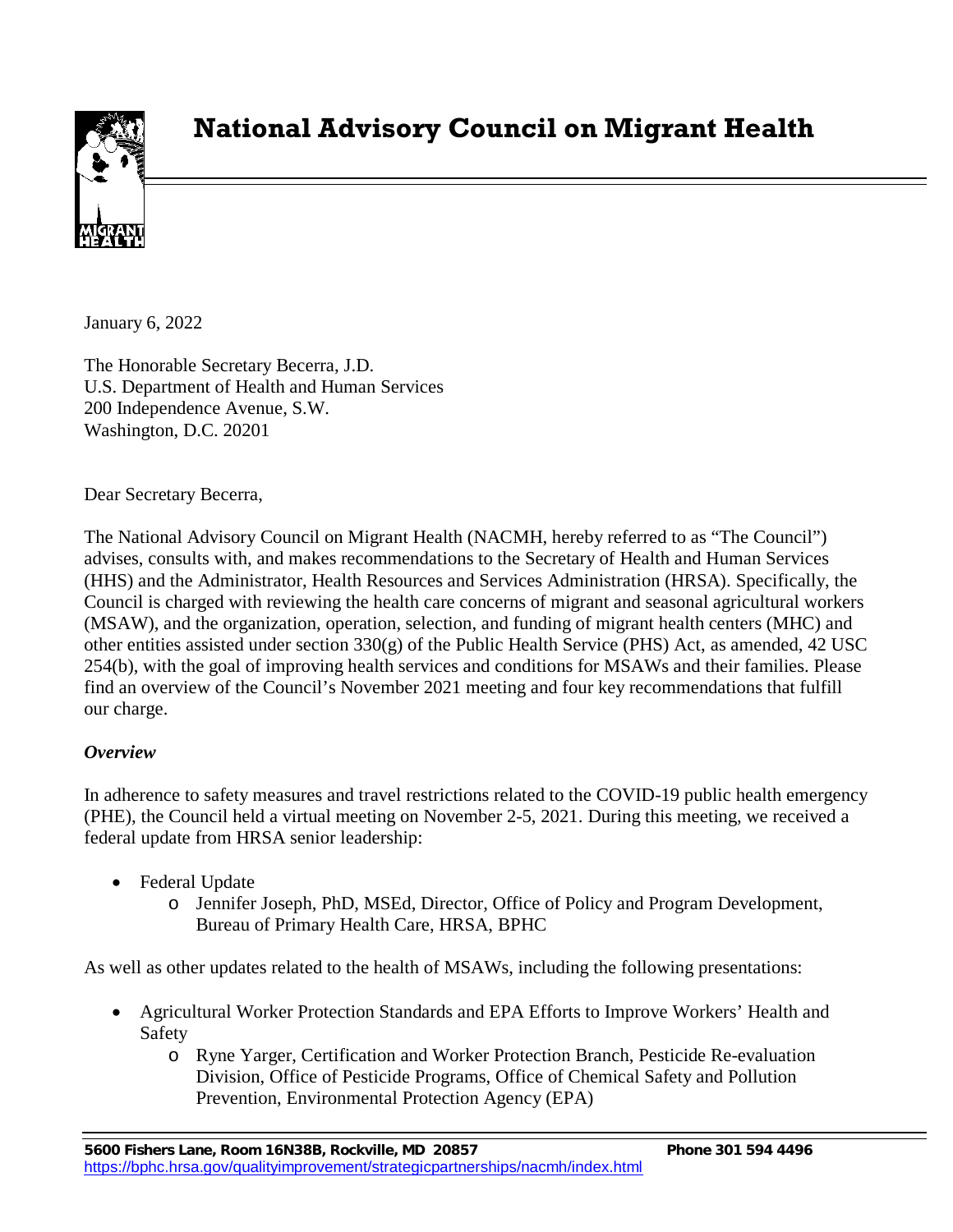- National Association of Community Health Centers (NACHC) Update
	- o Rachel A. Gonzales-Hanson, Senior Vice President for Western Operations, NACHC
- Panel Discussion: Labor Trafficking in Agriculture Setting Public Health and Policy Priorities
	- o Jillian Hopewell, MPA, MA, Director of Education and Communication, Migrant Clinicians Network
	- o Hanni Stoklosa, MD, MPH, Assistant Professor, Emergency Medicine, Brigham and Women's Hospital, Harvard Medical School; Executive Director, Heal Trafficking
	- o Anna Hill, JD, Staff Attorney, Michigan Immigrant Rights Center
	- o Diana Marin, JD, Supervising Attorney, Michigan Immigrant Rights Center
- Panel Discussion: Integrating Community Health Workers (CHW) into Care Teams to Improve Migrant and Seasonal Agricultural. Worker Health and Welfare Outcomes
	- o Amanda Phillips Martinez, MPH, Assistant Project Director, Georgia Health Policy Center - Moderator
	- o Colleen Reinert, MPH, Program Director, MHP Salud
	- o Monica Garcia, MA, Program Director, MHP Salud
	- o Rocio Anderson, Farmworker Behavioral Health Specialist, NC Farmworker Health Program
- Migrant Health Issues and Concerns in US Region X
	- o Seth Doyle, Director of Strategic Initiatives, Northwest Regional Primary Care Association
- National Council of Agricultural Employers (NCAE) Efforts to Improve the Health and Welfare of Domestic and H-2A Migrant and Seasonal Agricultural Workers
	- o Michael L. Marsh, President and Chief Executive Officer, NCAE

The Council reviewed all the information presented during the meeting, and engaged in iterative discussions about what comprehensive, evidence-based issues aligned with their experiences and concerns in their regions. Four key issues emerged, forming the content of the recommendations presented in this letter.

## *Recommendations*

In accordance with The Council's charge under section  $330(g)$  of the Public Health Service Act as amended, 42 USC 254(b), emphasizing the goal of improving health services and conditions for MSAWs and their families, and in context of the evidence presented at this meeting, we submit the following recommendations for your consideration.

#### *Recommendation I: Address the Public Health Challenges Associated with Trafficking in Agriculture*

**The Council calls on the Secretary to harness the power of his office to support a national initiative to draw attention and combat labor trafficking associated with agriculture. We further call upon the Department of Health and Human Services (HHS) to support this initiative by bringing together stakeholders through a multisectoral, national strategy that draws collectively on public and private resources, which may enable the coordination, collaboration, and capacitybuilding necessary in combating agricultural labor trafficking.**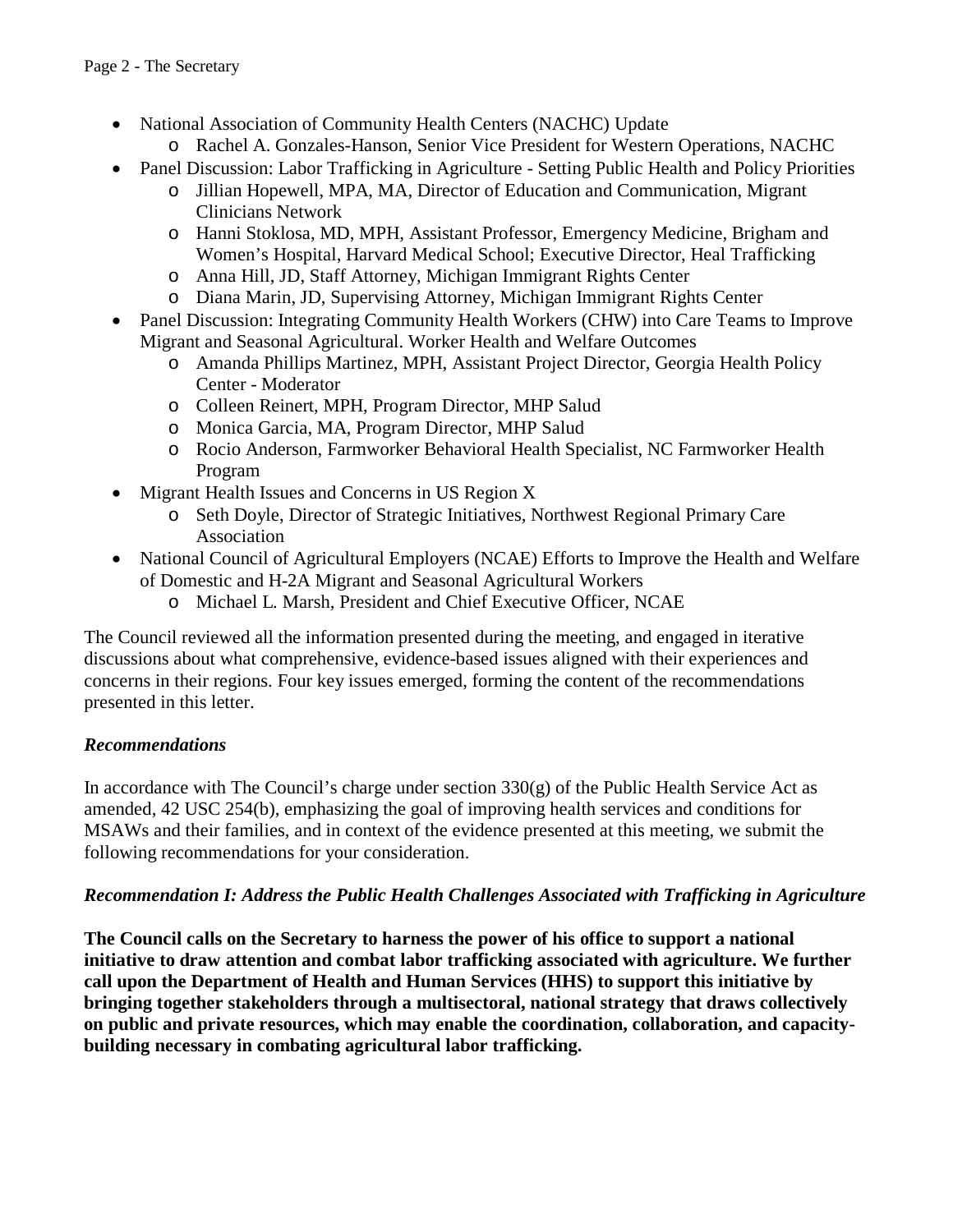While the pandemic ravaged the nation, MSAWs experienced an increase in labor trafficking, and the problem remains largely unaddressed. From 2020-2021, Polaris analyzed data from the U.S. National Human Trafficking Hotline, finding a more than 70 percent increase in reported labor trafficking victims work[i](#page-11-0)ng in agriculture through H-2A programs.<sup>i</sup> In addition to other abuses, one-third of these individuals complained about denial to receive medical care. The pandemic seems, then, to have exacerbated the systemic problems that have long been inherent to working in agriculture in the US that leave MSAWs vulnerable to labor trafficking.

The Health Center Program (HCP) serves over a million MSAWs annually, and health centers are recognized trusted community partners/leaders.<sup>[ii](#page-11-1)</sup> Therefore, the HCP is poised to partner with trusted stakeholders in addressing agricultural labor trafficking. This Council recommends, then, that HRSA, via the Bureau of Primary Health Care (BPHC), adopt a proactive role in identifying and preventing labor trafficking through the following actions at the national, state and community levels:

I. Establish anti-human trafficking partnerships with federal agencies such as (but not limited to) the Department of Labor (DOL) and Administration for Children and Families (ACF), HHS and others that are charged to work at the intersection of trafficking and health, to share information and enable pathways for cooperative actions to jointly combat human trafficking.

For example, HRSA might build upon the following relationships to increase awareness of trafficking:

- The DOL Agricultural Connection Community provides information about local health centers and labor trafficking as they fulfill their role to provide workforce information and technical assistance resources that support career services and training for MSAWs.<sup>[iii](#page-11-2)</sup>
- DOL State Monitor Advocates disseminate information on health centers and the availability of health care.
- II. BPHC, DOL and Centers for Disease Control (CDC), Deployment Globally Mobile Populations Team (Global Migration Task Force) and organizations such as HEAL Trafficking<sup>[iv](#page-11-3)</sup> to:
	- Conduct research informed by MSAW survivors of trafficking to create an evidence base that can be used to set standards for:
		- o How those who experience labor trafficking access health care.
		- o An understanding of best practices for MSAW specific trauma-informed care.
		- o Establishing implementation of care.
	- Ensure that MSAWs receive culturally appropriate information in labor trafficking in both oral and written forms, and in languages they are fluent in, to identify and protect themselves and other MSAWs from trafficking situations. These informational materials include access to hotlines aligned with state and regional Departments of Public Health.
	- Standardize guidelines for information provided by hotlines to streamline access to critical information, and ensure hotline staff include individuals from farmworker communities to support reporting of violations.
	- Health center primary and preventive care encounters include conversations around the patient's work and assessment for possible forms of violence.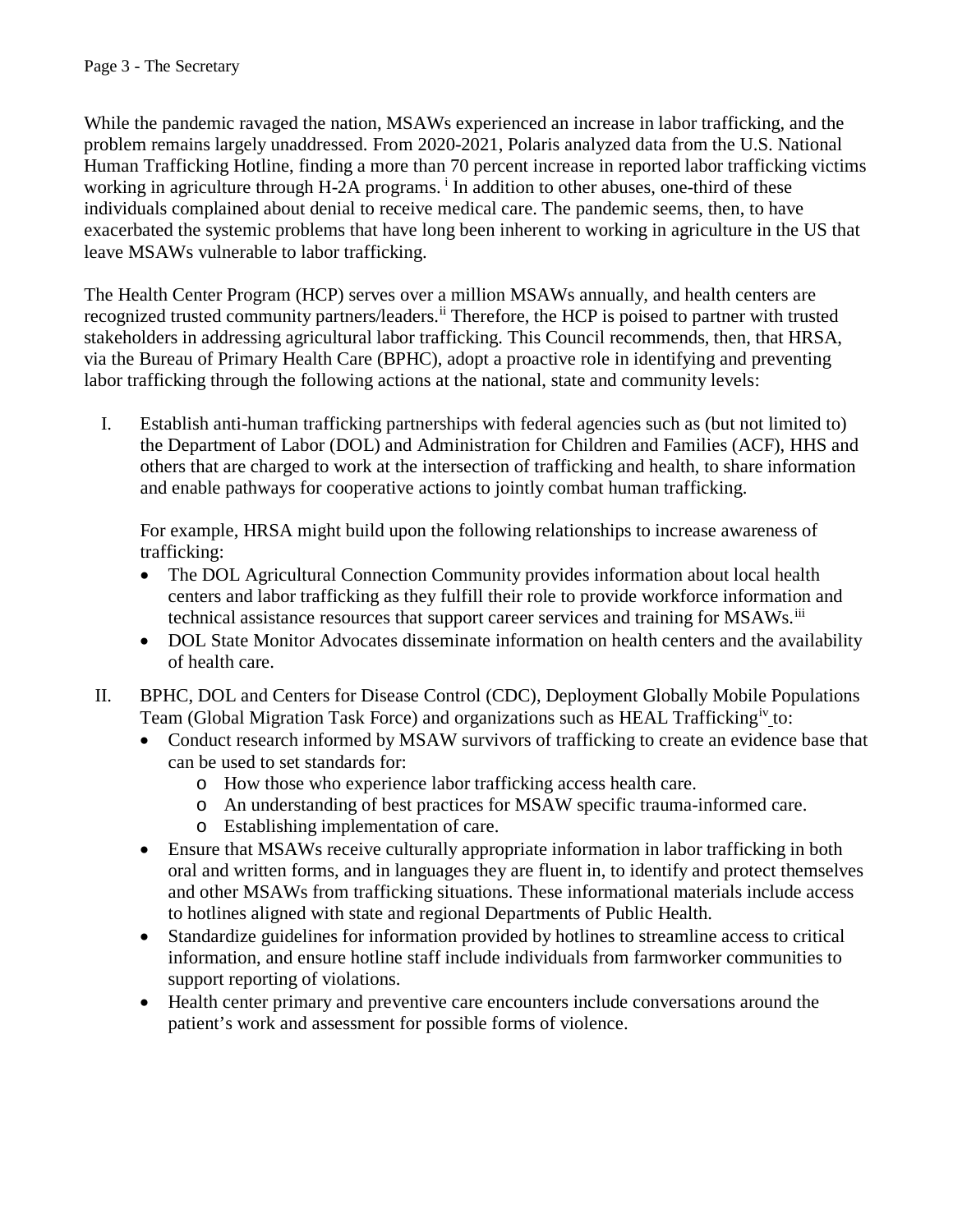- III. Reinforce National Training and Technical Assistance Partner capabilities. Specifically, we recommend:
	- Regular training and retraining of all M/CHC staff including front desk and providers at all levels.
	- Expanding innovative programs, such as Futures without Violence, so that they may continue to receive support to develop models for community health centers working in partnership with community-based violence prevention programs. In addition, ensuring that such programs exist in strong, reliable partnership with health centers can reduce the likelihood that trafficked individuals failure of identification. Hence, staff and provider training should include regular skill building in using validated tools to systematically screen for trafficking.
		- o For example, the Rapid Appraisal for Trafficking (RAFT) is a trafficking screening tool that has evidence demonstrating good sensitivity and has proven to enhance the detection of human trafficking in Emergency Departments.<sup>V</sup> A [v](#page-11-4)alidated screening tool for health center use will improve screening and identification of trafficked individuals. Such programs must include:
			- Creating community programs to educate the public about the history and challenges associated with labor trafficking in order to address associated stigma.
			- Education and training of M/CHC workforce to create an awareness that patients experiencing trafficking may seek healthcare, and are often unrecognized by clinicians because they lack a validated tool to systematically screen for trafficking. $\overline{v}$ .
			- Development of a training program and cadre of community health and medical legal workers. This should include provider level training on the use of a Trauma Informed approach to victim assistance in health care settings. The program should also include opportunities to pilot MSAW specific human trafficking screening tools.
			- Supporting local capacity to communicate consistent culturally and linguistically appropriate public health and safety messaging, while considering the needs of non-English/Spanish speakers through diversity, inclusion, and equity. Recognize that input from trafficking survivors is an important part of the process of producing materials and programs to serve them.
	- Creating greater awareness of trafficking, and access to care for trafficked MSAWs overall by requiring and confirming the following during Operational Site Visits:
		- o Utilizing an occupational screening for all patients to better identify MSAWs who have experienced agricultural labor trafficking.
		- o Establishing and maintaining linkages with local acute care facilities to cross train staff in identifying trafficking situations and provide continuity of care.
		- o Having each health center encounter include trauma informed assessment for exploitation.
		- o Establishing local Medical Legal Partnerships to assist patients in trafficking or other violence situations.
		- o Developing workshop resources that are visual in nature and at a primary education reading level.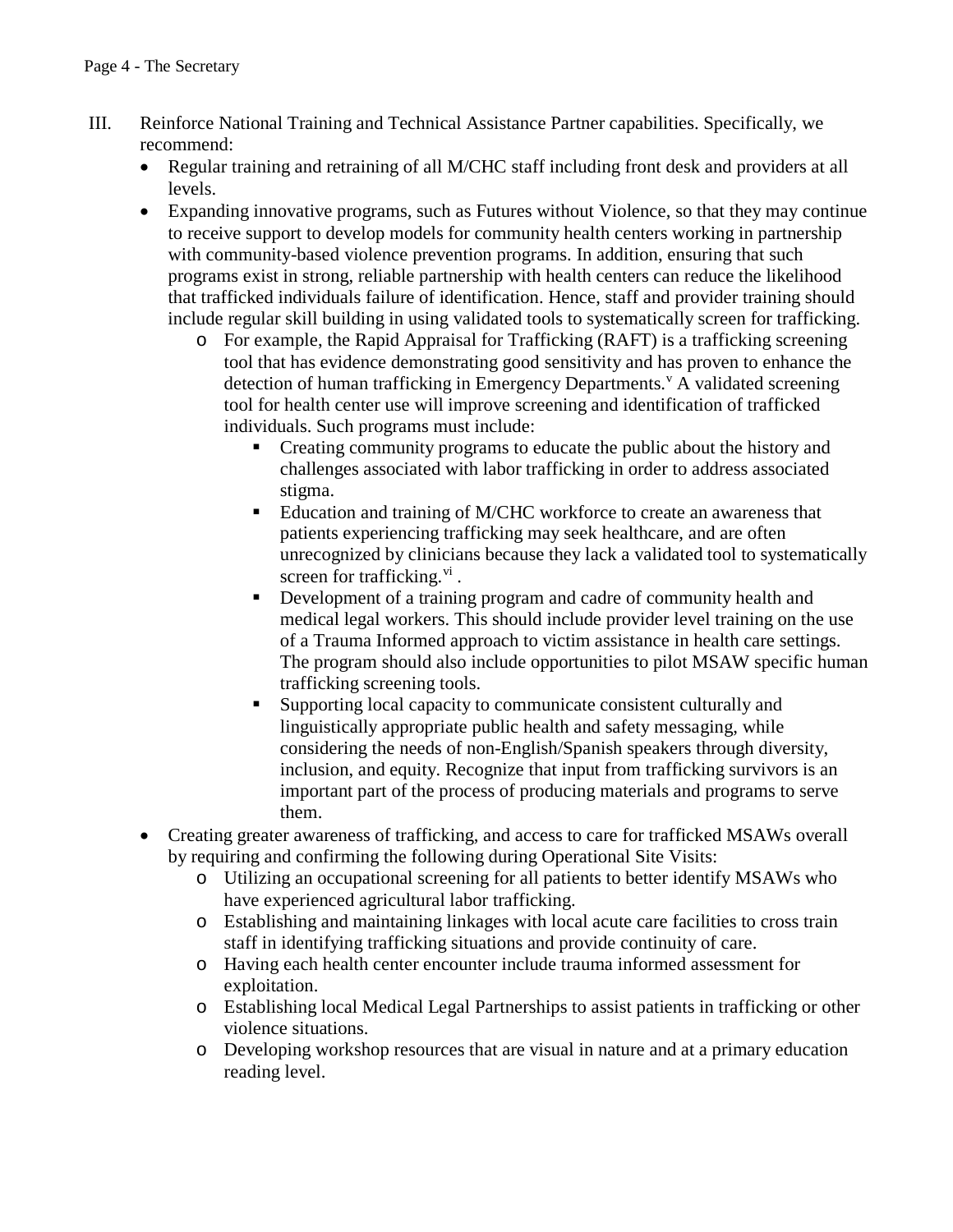- o Working with translators from the MSAW community to account for linguistic and cultural nuances and ensure accurate translations.
- o Ensuring that materials do not perpetuate stereotypes and include input from survivors when producing materials and programs to serve individuals in their former situation.
- o Formatting resources so workers can easily access and carry resources in agricultural settings.

#### **Background**

Under the Trafficking Victims Protection Reauthorization Act (TVPRA), labor trafficking is defined under federal law as "the recruitment, harboring, transportation, provision, or obtaining of a person for labor or services, through the use of force, fraud, or coercion for the purpose of subjection to involuntary servitude, peonage, debt bondage or slavery". [vii](#page-11-6)

Labor trafficking is not a new problem. MSAWs have been afflicted with violence, threats, intimidation, physical abuse, and isolation for years.<sup>[viii](#page-11-7)</sup> The most common method of control in agriculture is economic abuse, including wage theft, improper deductions, and payment at piece rates rather than hourly rates.<sup>ix</sup> Other methods of control include threat of deportation to exploit undocumented workers and lack of visa portability for H-2A workers; isolating victims in rural areas with no possibility of accessing community support; enduring squalid living conditions and being denied necessities such as beds and indoor toilets. Moreover, victims are frequently denied the protective gear to do their jobs safely, as in the case of tobacco fields, where despite the risk, tobacco workers frequently report that employers do not provide personal protective equipment.<sup>[x](#page-11-9)</sup> Oftentimes medical care is deliberately delayed or not offered for even the most severe workplace injuries or illnesses.<sup>[xi](#page-11-10)</sup> Additionally, cases of pesticide exposure have been found to be much higher among those who are labor trafficked. This is because workers in human trafficking situations are more prone to abuse and subjected to serious occupational health hazards. Cases of abuse related to extreme environmental conditions and chemical exposure usually surface only after workers are transported to a clinic or emergency room for treatment where medical staff are not properly trained to identify the telltale signs indicative of human trafficking.<sup>[xii](#page-11-11)</sup>

The Centro de los Derechos del Migrante, 2020 Impact Report indicates that regardless of immigration status, migrant workers are subject to a system rife with abuse that creates conditions for workers to suffer health and safety violations, sexual harassment, wage theft, and retaliation. <sup>[xiii](#page-11-12)</sup> In some cases, the economic coercion by employers leads to labor trafficking. The study also found that both traditional MSAWs and H-2A workers experienced signs of labor trafficking. Of those interviewed, 32 percent did not feel free to quit their jobs, and 34 percent indicated experiencing restrictions in movement, such as being banned from leaving the worksite or employer-provided housing.<sup>[xiv](#page-11-13)</sup>

#### **Opportunities and Impact**

HRSA recognizes that Interpersonal Violence (IPV) and Human Trafficking (HT) are complex public health issues. For the first time in 2020, health centers collected data on IPV/HT through the annual Uniform Data System (UDS) submission. Health Centers can now identify how many patients may have experienced IPV and/or HT, and report that data. The 2020 UDS report indicates health centers served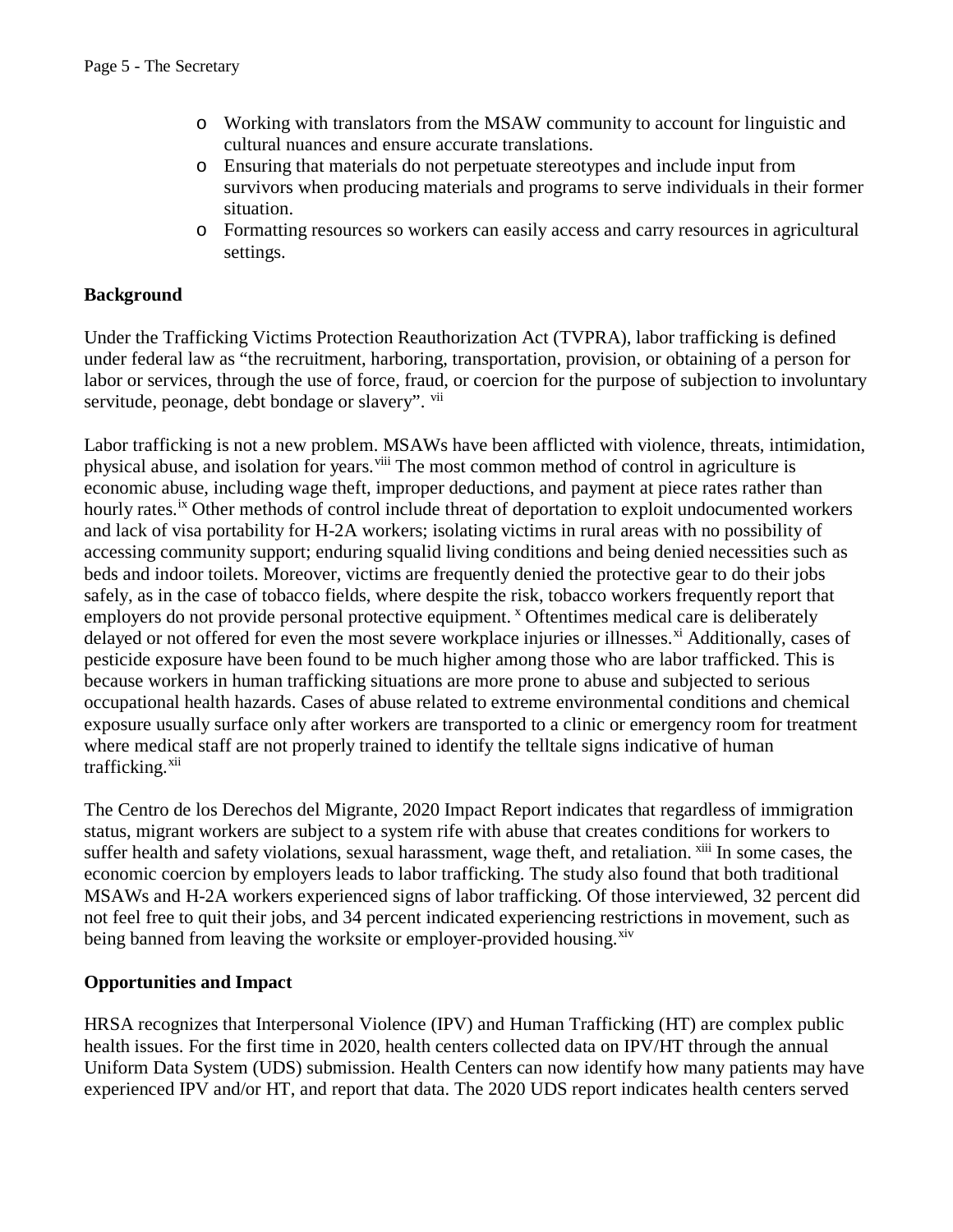4,028 patients with a diagnosis of human trafficking, with an alarming 41,754 visits with this primary diagnosis.<sup>[xv](#page-11-14)</sup> Identifying the occurrences and bringing focus to the issue will bring a deeper understanding of the problem and thus improve strategies to combat the incidences with our MSAWs. This also offers the possibility of documenting HRSA's ability to influence critically needed change, and document this through its far-reaching programs and systems.

## *Recommendation II: Continued Interdisciplinary and Cross-Agency Efforts to Address the Public Health Challenges Associated with Environmental Hazards that Threaten MSAWs*

 **in the collection of data among the vastly understudied, but wide-ranging impact of environmental agencies, academic institutions, and MSAW serving organizations to provide an evidence-based The Council calls on the Secretary to sponsor an all government approach to collaboratively invest hazards to MSAW lives to create a knowledge base that would bring together diverse federal response to this critical problem.** 

Diverse environmental hazards threaten MSAW health and well-being both at work and in their living conditions.These threats are posed by chemical hazards such as pesticides<sup>xvi</sup> and air pollutants<sup>xvii</sup>, <sup>xviii</sup>; the exposure to heat and cold<sup>xix</sup>, <sup>xx</sup>; and biological hazards, such as viruses, bacteria, parasites, and fungi <sup>[xxi](#page-11-20)</sup>, <sup>xxii</sup>; inadequate access to drinking water, hygiene and basic sanitation, and physical hazards that cause injuries. These hazards are further exacerbated by the rapidly increasing impact of climate change and severe acute respiratory syndrome coronavirus 2 (SARS-CoV-2). Wildfires in the major farming regions of the U.S. regularly lead to smoke exposure and other pollutants. Psychosocial stressors, such as documentation status, and language and cultural barriers further amplify the long-term effects of these hazards. Coupled with insufficient health information, inappropriate training and lack of personal protective equipment has resulted in diverse illnesses and injuries in MSAWs.

The Council therefore recommends:

- I. The Secretary's office seek avenues for collaborating with the Departments of the Interior and Agriculture to utilize their resources and overlapping programs towards a more efficient and effective collective response to address this challenge to MSAW families, and communities from the increasing threat of fire and other environmental hazards.
	- As climate change brings longer fire seasons and extreme fire behavior, we urge the Secretary to commit to addressing the impact of climate change and wild fires, and the development of a strategic plan for preparedness and response specific to farmworkers.
- II. The Secretary's office work with the DOL and the Occupational Safety and Health Administration (OSHA), and academic partnerships to draw greater attention to MSAW health threats, and to provide stronger, targeted enforcement through its national and local emphasis disparities resulting from environmental hazards related to wild fires and other environmental programs.
	- Collaboration with HRSA National Training and Technical Assistance Partners to retrain migrant health providers (and test their knowledge/behavior) on prevention and identification of acute and long-term pesticide exposures, poisoning and harm reduction.
	- Collaboration with HRSA to reeducate and test MHC staff and specifically community health workerson incident reporting, including the state-based SENSOR programs.<sup>xxiii</sup>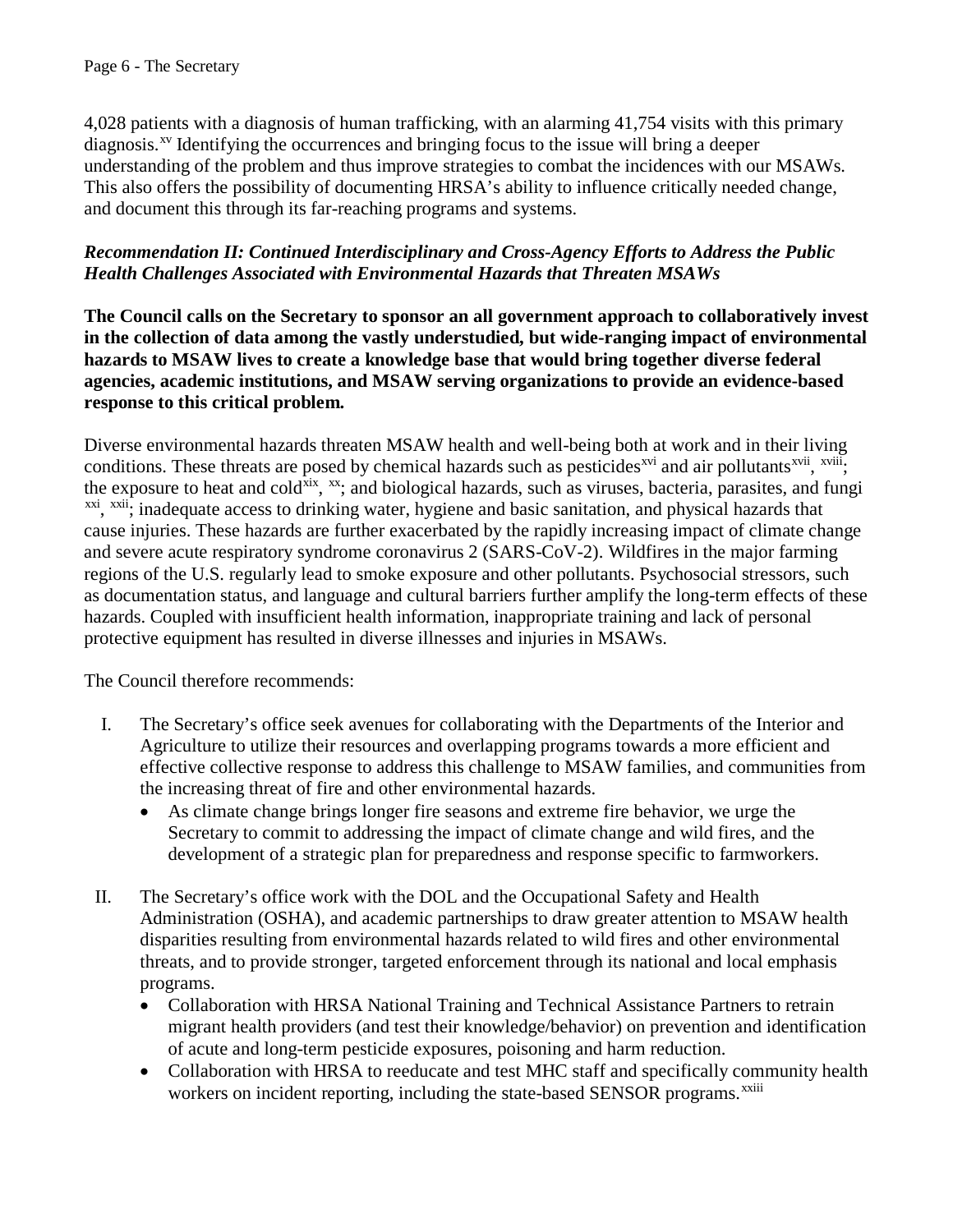- Test the efficacy of training agricultural workers and families on prevention of secondary contamination of pesticides and other transmittable conditions, or partner with academic/government programs to do so.
- Review and determine practicality, linguistically and culturally acceptability of the currently available environmental risk reduction information and resources for MSAWs.
- III. The Secretary's office partner with the Environmental Protection Agency (EPA), Certification and Worker Protection Branch, Pesticide Re-evaluation Division, Office of Pesticide Programs, the Office of Chemical Safety & Pollution Prevention to enhance the improvements instituted through the 2015 Agricultural Worker Protection Standards (WPS) for stronger enforcement and oversite of current OSHA and EPA regulations that exist to protect migrant farmworkers. Issues that these agencies should collectively address include:
	- Emphasis on the use of integrated pest management as a way to reduce chemical use.
	- Expansion of the reach of the EPA Pesticide Healthcare Provider Initiative to integrate pesticide and occupational medicine.

## **Background:**

Agricultural workers are on the front lines, face-to-face with nature and are regularly exposed to chemicals, heat, extreme environmental conditions and other natural elements due to the nature of their work. Due to the strong linkage between the health of the worker and agricultural productivity, it is imperative to implement preventive and clinical solutions. Additionally, MSAWs are often directly exposed to pesticides and other hazardous chemicals by direct application or through wind drift of spray, which is carried home on clothing, shoes, and other personal items extending the harmful impacts to family members including children.<sup>[xxiv](#page-11-23)</sup> A large number of MSAWs are concurrently exposed to psychosocial stressors such as documentation status, potential lack of authorization to work in the US. Language and cultural barriers may also prevent them from accessing federal aid, legal assistance, and health programs.<sup>[xxv](#page-11-24)</sup> These environmental, occupational, and social hazards further exacerbate existing health disparities. The past year has demonstrated that emerging threats including climate change and pandemic also disproportionately impact farmworkers.<sup>[xxvi](#page-11-25)</sup> Swift action from diverse stakeholders is necessary to protect this vulnerable population. The absence of uniform safety regulations nationally as well as the insufficient implementation of existing regulations places the burden of safety on farmworkers instead of employers.

Specific environmental health hazards experienced by agricultural farm workers include:

- Chemical hazards: Pesticides and other chemicals.
- Respiratory hazards: Toxic dust (moldy hay, grain) other dust particles and nuisance dust, gases e.g. Ammonia, methane etc.
- Skin disorders: Contact dermatitis, allergic sanitations; heat rash, insect and plant irritants, etc.
- Cancers: Skin cancer due to long term, direct exposure to the sun; incidence of leukemia and lymphoma seen in some farmer populations greater than in the general population.
- Noise: Tractors, combines, chainsaws. An estimated 10 percent of agricultural workers in the US are exposed to hazardous noises.
- Musculoskeletal disorders: Effects of carrying heavy loads; impact on body, back and limbs.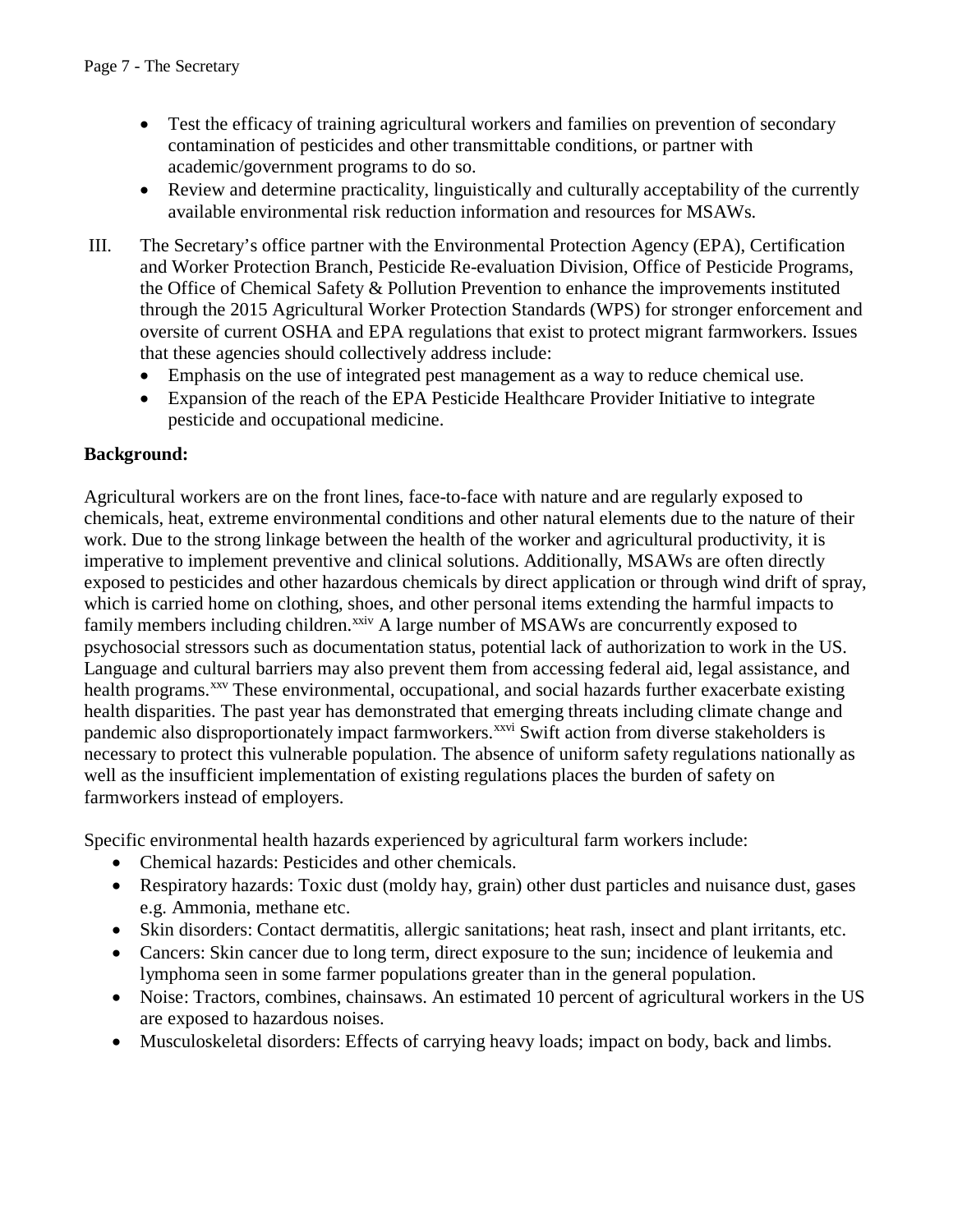## **Opportunities and Impact**

MHCs have the potential to play a cardinal role to prevent, educate, identify, and treat environmental exposures. MSAWs continue to face challenges with access to care, which affects their ability to receive acute care, trauma informed care, mental health services, specialty care, and continuity of care. When agricultural workers do access health care, the provider is often unaware of conditions and symptoms brought on by pesticides, chemicals, airborne contaminants and other products used in agriculture. The lack of relevant training and information often leads to misdiagnosis or delay in treatment. The lack of point of access for routine care or use routine care continuously over time, coupled with the inability to access prior health records often results in improper care.

- CHWs and continuity of care services such as Migrant Clinicians Network, Health Network ensure treatment completion by providing case management, medical records transfer, and follow-up services for mobile patients.
- MHCs have the ability to create local partnerships and increase awareness and service with other agencies and form medical legal partnerships.
- MHC frontline staff and providers recognize the differences in migrant and seasonal agricultural workers, e.g. domestic MSAWs and H-2A work force, to provide appropriate care.

## *Recommendation III: Formation of a HRSA-directed Consortium Workgroup with Growers' Associations in order to Create, and Maximize Health Center Effectiveness to Improve MSAW Health*

**The Council recommends that HRSA partner with NIOSH to establish a workgroup where constituents from Health Centers may dialogue directly with Growers' Associations regarding the health needs of MSAWs. We envision a mutually beneficial consortium workgroup, where health center staff and leaders can meet two (2) times per year in open dialogue to maximize the effectiveness of the HCP by working collaboratively to remove barriers to care, offer access to workers on-site, and create work-based programs that complement clinical care.** 

A healthy partnership is not just between two organizations with similar goals who benefit mutually, but a relationship between employers, employees and health centers may also make significant and lasting impacts toward sustainable health for MSAWs. A large body of research demonstrates that one of the largest influences on common chronic diseases are health behaviors and the social and environmental conditions in which people live, *work*, and play.

Therefore, the Council recommends

I. BPHC forge partnerships with grower organizations and other diverse partners such as the National Council of Agricultural Employers (NCAE), to create mutually beneficial dialogue and alliances to address the problem from the employer perspective. These partnerships offer potential opportunities to create awareness of the public health concerns associated with farmworker health and safety, including (but not limited to) physical health, mental health, social determinants of health, and labor trafficking. These efforts could be far reaching considering that NCAE is a national association focused on agricultural labor issues from the agricultural employer's viewpoint.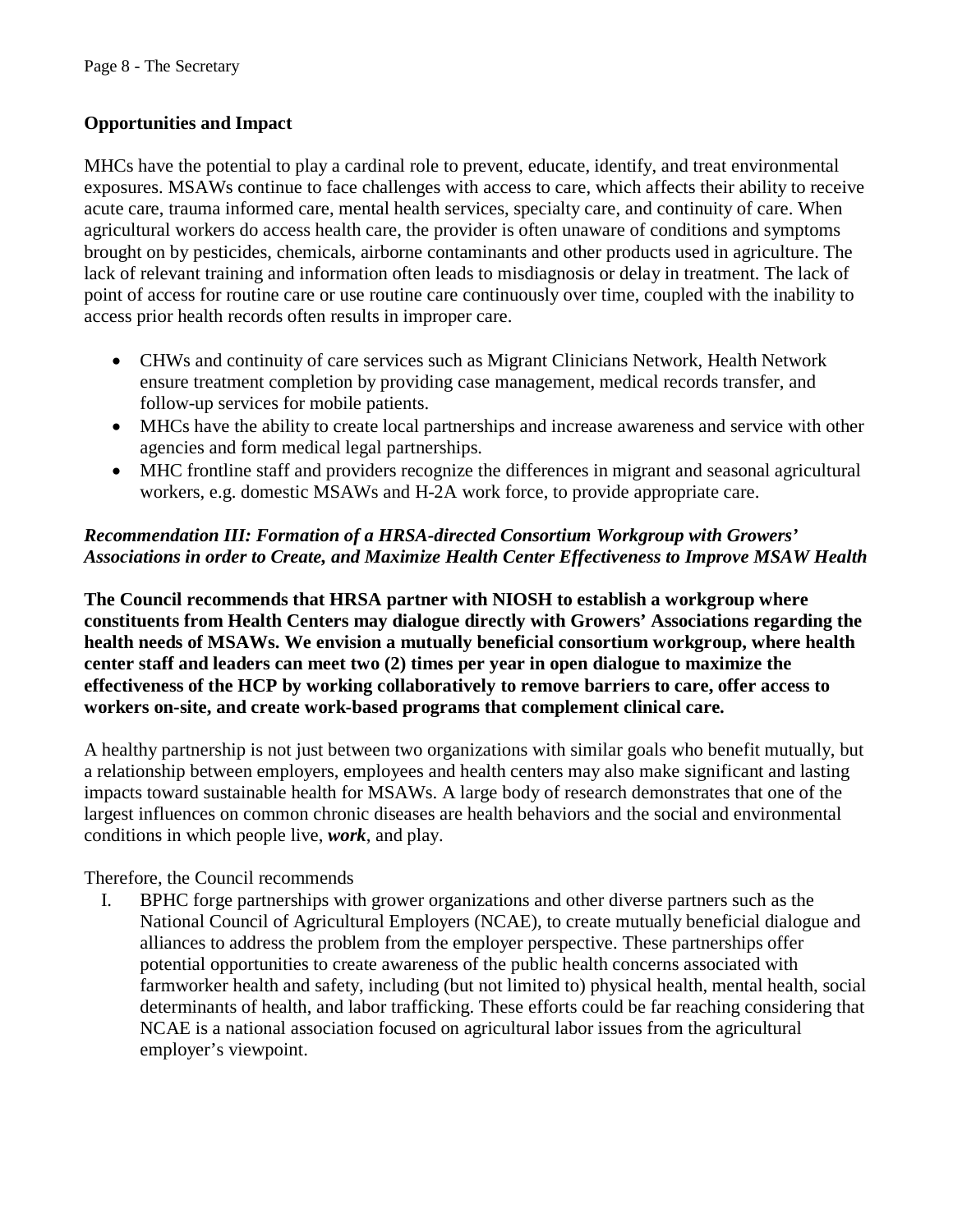- II. HRSA, BPHC, and Primary Care Associations collaborate with growers, agribusiness stakeholders and farmworker representatives to develop a comprehensive strategy at a state and regional level, to better identify solutions to health issues such as Covid-19 protections, injuries at work, pesticide exposures, and trafficking situations. We expect that such a partnership would allow HRSA, BPHC and employers to respond appropriately to health threats after mutual dialogue. The strategy must include:
	- Establishing ethical guidelines toward collaboration so that the health of MSAWs is the highest priority.

## **Background**

Agriculture is an area where labor rights are restricted. Despite difficult working conditions, farmworkers in the US are excluded from many federal-level labor protections. Agricultural exceptionalism excludes farmworkers from standards that apply to most other workers. This exclusion was born out of the successful efforts of southern [a](#page-11-26)gricultural interests to exempt black sharecroppers from the New Deal package of social reforms.<sup>xxvii</sup>

Individual states can establish their own labor protections that go beyond federal laws and regulations, and employers must abide by the more stringent of the two laws. Employers may also create and adhere to their own, higher and more ethical standards for protection of their workers when federal or statelevel protections are weak. Thus, maintaining open and transparent communication between employers/growers/agribusiness stakeholders and HRSA in collaboration with diverse stakeholders can help to build, and sustain, a way for employers to create better safety and health standards for their workers despite lacking federal and state-level protections.

#### **Opportunities and Impact**

Recent survey data from 500 organizations found that 73 percent of employers believe health and safety requirements benefit their business as a whole, while 64 percent reported they save money in the long term. As safety initiatives may be efficient but may not always bring a financial return to an organization, information about the economics o[f](#page-11-27) occupational safety health interventions is important and an invaluable input for decision-making.<sup>xxviii</sup> The costs of occupational injuries and illnesses together with the demonstrated cost-effectiveness of health interventions constitute an important incentive for employers to adopt and become a part of a HRSA-directed partnership.<sup>xxix</sup> According to several studies, organizational-level changes to improve psychosocial working conditions can have important and beneficial effects on health.<sup>[xxx](#page-11-29)</sup>Thus, direct partnerships between providers and employers have a clear opportunity to deliver comprehensive and cost-effective employee care. Models exist that create an effective consortium with employers. For example, The Maine Medical Center Department of Vocational Services Mental Health Employer Consortium (MHEC) developed a process for collaboration with the business community that has yielded improvements in mental illness.<sup>[xxxi](#page-11-30)</sup> However, the challenge with pursuing and maintaining these partnerships is ensuring both parties are speaking the same language. MSAWs are easy targets for exploitation as indicated in earlier sections on this letter, and HRSA through the MHCs and their partnerships has indubitable opportunity to stand in this gap.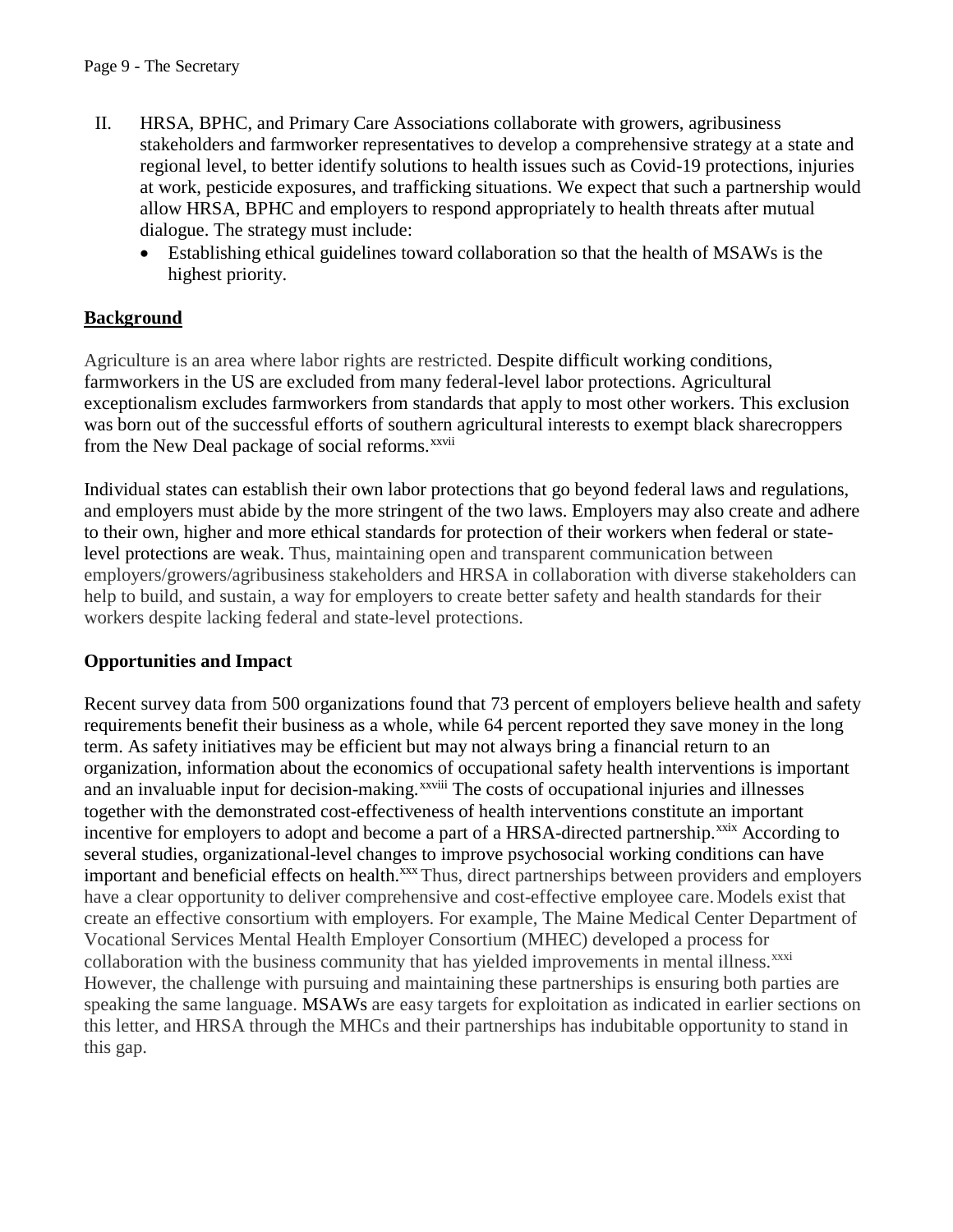## *Recommendation IV: Integration of Community Health Workers into Health Center Care Teams*

**Lack of integration of CHWs into care teams influences MSAW health and welfare, specifically mental health. The Council recognizes the essential role of CHWs as frontline, trusted public health workers positioned to build individual and community capacity through a range of activities such as outreach, community education, informal counseling, social support, and advocacy. Recognizing the importance of CHWs, the Council would like to emphasize the need to standardize training, curriculum development, and continuing education for CHWs on MHC care teams.**

The need for national standards for the education and the practice of CHWs has become a pressing need in our country. Particularly as we consider current efforts to involve CHWs in delivering much-needed evidence-based health interventions, including mental health interventions, to under-served communities in the US[,](#page-11-31) helping reduce disparities in access to quality and timely care.<sup>xxxii, xxxiii</sup> As members of the care, building trust and addressing barriers to seeking care.<sup>xxxiv</sup> Given the substantial workforce communities they serve, CHWs health interventions can increase the availability and quality of care for underserved and marginalized communities. CHWs can provi[de](#page-12-0) linguistically and culturally appropriate challenges in our health systems, they are an invaluable asset for addressing significant issues like access to care, health outcomes, and health equity. Similarly, CHWs can empower those same communities to engage in their care. The research literature on this topic suggests that CHWs, who in multiple capacities and without clear guidance outside of their local organizations, have been involved, often as the sole care providers, in delivering crucial mental health interventions to address a range of clinical disorders, including depression, anxiety, psychological trauma, and different disruptive behavior disorders.<sup>[xxxv](#page-12-1)</sup> Similarly, the research suggests that CHW models of mental health service delivery can effectively address global and domestic disparities in care for underserved populations, demonstrating positive health outcomes for traditionally underserved communities.

The Council, therefore, calls the Secretary's attention to the following needs:

- I. Develop national standards for the education and the practice of Community Health Workers, including clear, evidence-based national competency standards for the education and practice of CHWs.
	- Require that Community Health Centers receiving HHS funding implement those standards and provide additional training to ensure that all CHWs follow those criteria and guidelines. Similarly, develop and implement training modules nationwide for CHW and those who serve the MSAW population to ensure compliance and actualization and set accountability standards for health centers that receive funding to follow those standards.
- II. Develop evidence-based training requirements for public health services that prioritize mental health and other HRSA initiatives, like heart disease and diabetes prevention, following national standards.
- III. Develop guidelines and resources for the inclusion of CHWs as a part of the care team in HRSA supported health centers across the country.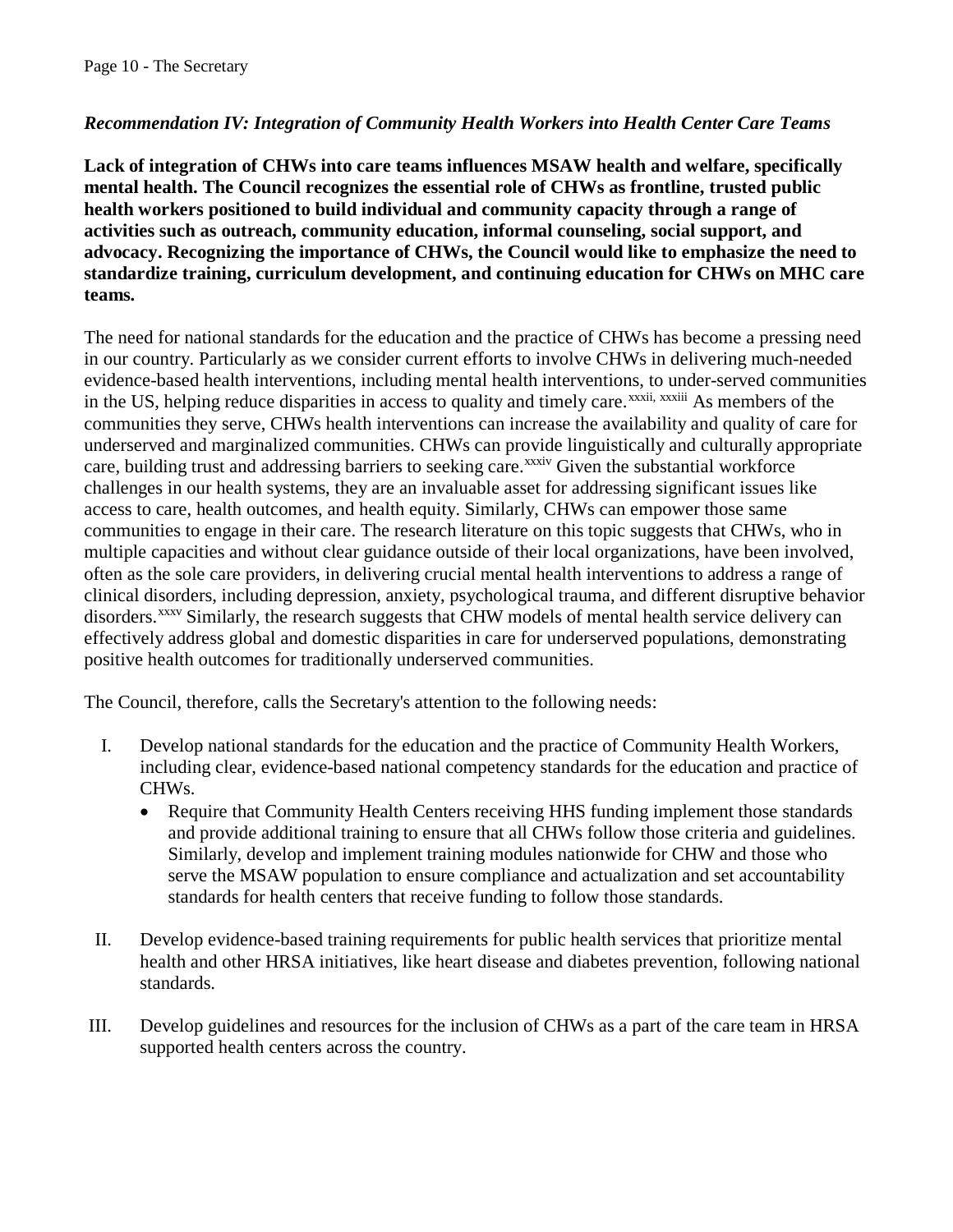IV. Increase efforts to recruit and train community health workers from the local community to build trust, increase communication effectiveness, and deliver quality care.

## **Background**

Underserved communities in the US are less likely [t](#page-12-2)o receive quality care, including mental health treatment, than non-Hispanic white individuals.<sup>xxxvi</sup> Making evidence-based treatments (EBTs) or insufficient to address the nee[ds](#page-12-5) of vulnerable populations,<sup>xxxvii[,](#page-12-3) xxxviii</sup> and CHWs have been shown to fulfill that need effectively. xxxix evidence-informed practices accessible for underserved communities must continue to be a priority for HHS, and thus CHW-delivered health interventions, including mental health, can increase the availability of care, particularly given the substantial workforce challenges to meet service needs we have seen since the COVID-19 pandemic started and even before that. In the US, the number of interventionists/providers capable of providing linguistically and culturally appropriate care is

#### **Opportunities and Impact**

Trained CHWs following national standards can aid in the creation/strengthening of a system that is culturally and linguistically relevant to underserved, specifically MSAW communities in critical need of primary care and mental health services. Considering the barriers faced by MSAWs while accessing care in general and the particular stigma associated with mental health, the need to integrate a comprehensive mental health service component supported by CHWs, to the HCP becomes even more pressing. Models such as the Promotoras de Salud Mental can serve as an example to integrate national standards for CHWs and established focal points of service. HHS has sought to incorporate equity and value-based care arrangements for MHCs to improve health outcomes for MSAWs, and CHWs are at the center of these communities, making them a pivotal resource to advance HHS goals and objectives further.

In closing, we appreciate the honor of serving on the National Advisory Council on Migrant Health. The Council recognizes the valuable role that agricultural workers play in our economy and in our country's domestically produced food supply. We thank the Secretary for your service, and for your consideration of our recommendations on behalf of those, we serve.

Sincerely,

/Deborah Salazar, BS/ Chair, National Advisory Council on Migrant Health

cc:

Carole Johnson, Administrator, HRSA, HHS James Macrae, MA, MPP, Associate Administrator, BPHC, HRSA, HHS Jennifer Joseph, PhD, MSEd, Director, Office of Policy and Program Development, BPHC, HRSA Esther Paul, MBBS, MA, MPH, Designated Federal Official, NACMH, BPHC, HRSA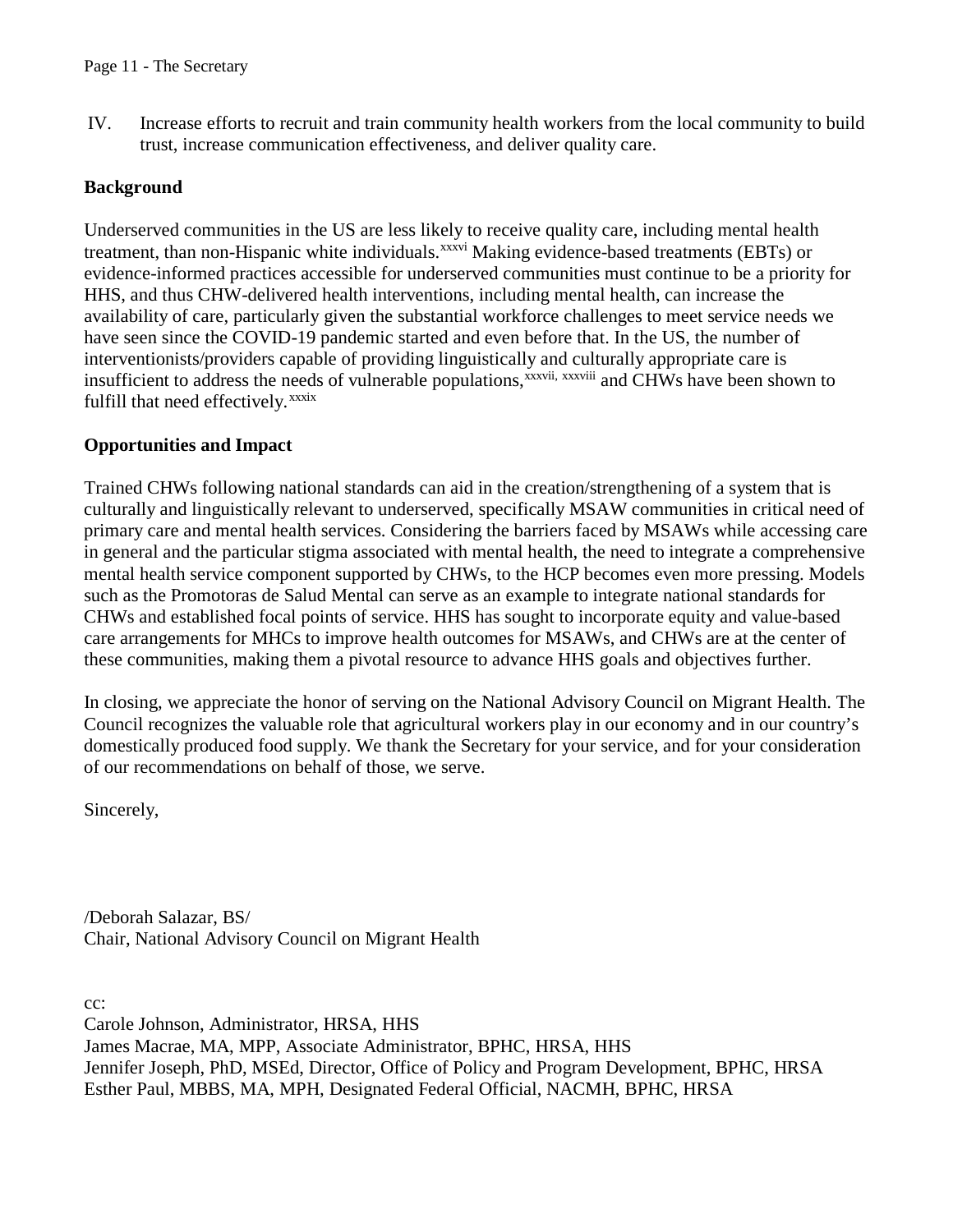#### References

<sup>i</sup> <https://polarisproject.org/resources/labor-exploitation-and-trafficking-of-agricultural-workers-during-the-pandemic>  $\overline{a}$ 

<span id="page-11-1"></span><span id="page-11-0"></span>ii <https://bphc.hrsa.gov/sites/default/files/bphc/about/healthcenterfactsheet.pdf>

<span id="page-11-3"></span>iv https://healtrafficking.org

<span id="page-11-4"></span><sup>v</sup> [RAFT: Rapid Appraisal for Trafficking \(tdl.org\)](https://unthsc-ir.tdl.org/handle/20.500.12503/30223?show=full#:%7E:text=RAFT%3A%20Rapid%20Appraisal%20for%20Trafficking%20%20%20dc.contributor.author,%20Sunderji%2C%20Aman%20%2012%20more%20rows%20)

<span id="page-11-5"></span>vi Chisolm-Straker M, Singer E, Strong D, Loo GT, Rothman EF, Clesca C, d'Etienne J, Alanis N, Richardson LD. Validation of a screening tool for labor and sex trafficking among emergency department patients. J Am Coll Emerg Physicians Open. 2021 Oct 12;2(5):e12558. doi: 10.1002/emp2.12558. PMID: 34667976; PMCID: PMC8510141.

<span id="page-11-6"></span>vii <https://www.acf.hhs.gov/otip/fact-sheet/resource/fshumantrafficking>

<span id="page-11-7"></span>viii *Ripe for Reform: Abuses of Agricultural Workers in the H-2A Visa Program.* Centro de los Derechos del Migrante, Inc., Apr. 2020, [https://cdmigrante.org/wp-content/uploads/2020/04/Ripe-for-Reform.pdf. Accessed 18 Oct. 202](https://cdmigrante.org/wp-content/uploads/2020/04/Ripe-for-Reform.pdf.%20Accessed%2018%20Oct.%20202)

<span id="page-11-8"></span>ix <https://humantraffickinghotline.org/labor-trafficking-venuesindustries/agriculture>

<span id="page-11-9"></span><sup>x</sup> [Green Tobacco Sickness | NIOSH | CDC](https://www.cdc.gov/niosh/topics/GreenTobaccoSickness/)

<span id="page-11-10"></span>xi [Polaris-Typology-of-Modern-Slavery-1.pdf \(polarisproject.org\)](https://polarisproject.org/wp-content/uploads/2019/09/Polaris-Typology-of-Modern-Slavery-1.pdf)

<span id="page-11-11"></span>xii Stokloss H, Kunzler N, Zheng B, Carlos C, Jimenez L, Martinez Vedia G, Erickson TB. 2020. Pesticide Exposure and Heat Exhaustion in a Migrant Agricultural Worker: A Case of Labor Trafficking. Annals of Emergency Medicine: 76:2:215-218. https://doi.org/10.1016/j.annemergmed.2020.03.007

<span id="page-11-12"></span>xiii [CDM-Impact-Report-2020.pdf \(cdmigrante.org\)](https://cdmigrante.org/wp-content/uploads/2020/11/CDM-Impact-Report-2020.pdf)

<span id="page-11-13"></span>xiv *Ripe for Reform: Abuses of Agricultural Workers in the H-2A Visa Program.* Centro de los Derechos del Migrante, Inc., Apr. 2020, [https://cdmigrante.org/wp-content/uploads/2020/04/Ripe-for-Reform.pdf. Accessed 18 Oct. 202](https://cdmigrante.org/wp-content/uploads/2020/04/Ripe-for-Reform.pdf.%20Accessed%2018%20Oct.%20202)

<span id="page-11-14"></span>xv <https://data.hrsa.gov/tools/data-reporting/program-data/national/table?tableName=6A&year=2020>

<span id="page-11-15"></span>xvi Curl CL, Spivak M, Phinney R, Montrose L. 2020. Synthetic pesticides and health in vulnerable populations: agricultural workers. Curr. Environ. Health Rep. 7:13–29

<span id="page-11-16"></span>xvii Tual S, Silverman DT, Koutros S, Blair A, Sandler DP, et al. 2016. Use of dieselized farm equipment and incident lung cancer: findings from the Agricultural Health Study Cohort. Environ. Health Perspect. 124:611–18

<span id="page-11-17"></span>xviii Hoppin JA, Umbach DM, Long S, London SJ, Henneberger PK, et al. 2017. Pesticides are associated with allergic and non-allergic wheeze among male farmers. Environ. Health Perspect. 125:535–43

<span id="page-11-18"></span>xix Spector JT, Krenz J, Blank KN. 2015. Risk factors for heat-related illness in Washington crop workers. J. Agromed. 2015; 20(3): 349–359. doi: 10.1080/1059924X.2015.1047107 xx [Cold Stress | NIOSH | CDC](https://www.cdc.gov/niosh/topics/coldstress/)

<span id="page-11-20"></span><span id="page-11-19"></span>xxi Prevalence of Mycotoxins and Their Consequences on Human Health Oluwadara Pelumi Omotayo et al. Toxicological Research Vol. 35, No. 1, pp. 1-7 (2019) [https://doi.org/10.5487/TR.2019.35.1.001 www.ToxicolRes.org](https://doi.org/10.5487/TR.2019.35.1.001%20www.ToxicolRes.org)

<span id="page-11-21"></span>xxii [Agricultural Operations - Hazards & Controls | Occupational Safety and Health Administration \(osha.gov\)](https://www.osha.gov/agricultural-operations/hazards)

<span id="page-11-22"></span>xxiii <https://www.epa.gov/air-sensor-toolbox/educational-resources-related-air-sensor-technology>

<span id="page-11-23"></span>xxiv <https://kresge.org/sites/default/files/Exposed-and-ignored-Farmworker-Justice-KF.pdf>

<span id="page-11-24"></span>xxv <https://www.annualreviews.org/doi/abs/10.1146/annurev-publhealth-012420-105014>

<span id="page-11-25"></span>xxvi <http://nfwm.org/farm-workers/farm-worker-issues/farm-workers-the-environment/>

<span id="page-11-26"></span>xxvii Rodman, S. O., Barry, C. L., Clayton, M. L., Frattaroli, S., Neff, R. A., & Rutkow, L. (2016). Agricultural

Exceptionalism at the State Level: Characterization of Wage and Hour Laws for U.S. Farmworkers. *Journal of Agriculture, Food Systems, and Community Development*, *6*(2), 89–110. https://doi.org/10.5304/jafscd.2016.062.013

<span id="page-11-27"></span>xxviii Tompa E, Dolinschi R, de Oliveira C, Irvin E. A systematic review of occupational health and safety interventions with economic analyses. *J Occup Environ Med* 2009; 51:1004–1023.

<span id="page-11-28"></span>xxix van Dongen JM, van Wier MF, Tompa E, et al. Trial-based economic evaluations in occupational health: principles, methods, and recommendations. *J Occup Environ Med* 2014; 56:563–572.<br><sup>xxx</sup> Montano D, Hoven H, Siegrist J. Effects of organisational-level interventions at work on employees' health: a systematic

<span id="page-11-29"></span>review. *BMC Public Health* 2014; 14:135.

<span id="page-11-30"></span>xxxi Balser RM, Hagner D, Hornby H. 2000. Journal of Applied Rehabilitation Counseling. Vol 31, Issue 4, DOI: 10.1891/0047-2220.31.4.47

<span id="page-11-31"></span>xxxii Kakuma R, Minas H, van Ginneken N, Dal Poz MR, Desiraju K, Morris JE, Saxena S, Scheffler RM. Human resources for mental health care: current situation and strategies for action. Lancet. 2011 Nov 5;378(9803):1654-63. doi: 10.1016/S0140-6736(11)61093-3. Epub 2011 Oct 16. PMID: 22008420.

<span id="page-11-32"></span>xxxiii McGuire, T. G., & Miranda, J. (2008). New evidence regarding racial and ethnic disparities in mental health: policy implications. *Health affairs (Project Hope)*, *27*(2), 393–403[. https://doi.org/10.1377/hlthaff.27.2.393](https://doi.org/10.1377/hlthaff.27.2.393)

<span id="page-11-2"></span>iii [https://farmworker.workforcegps.org](https://farmworker.workforcegps.org/)